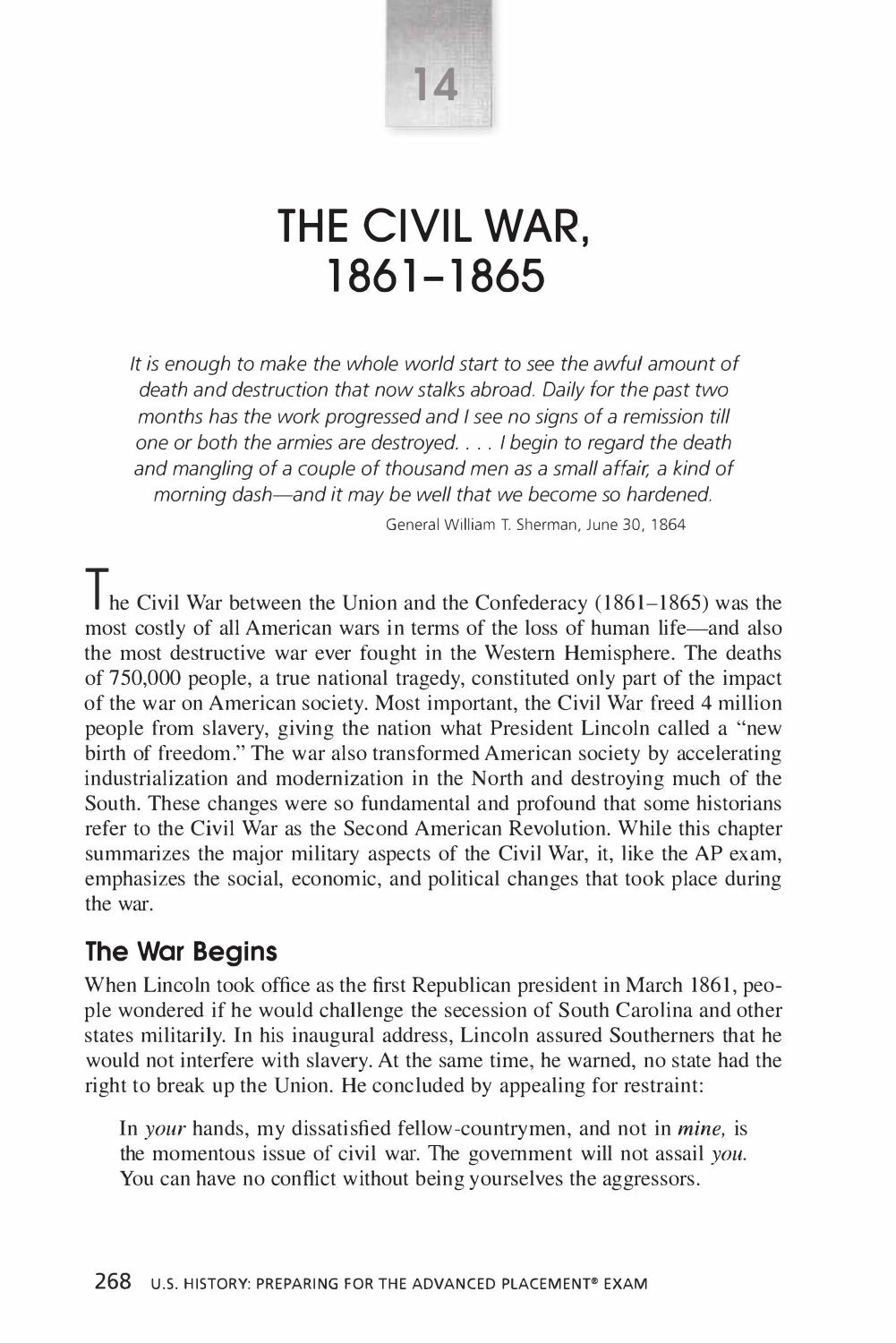#### *Fort Sumter*

Despite the president's message of both conciliation and warning, the danger of a war breaking out was acute. Most critical was the status of two federal forts in states that had seceded. One of these, Fort Sumter, in the harbor of Charleston, South Carolina, was cut off from vital supplies and reinforcements by Southern control of the harbor. Rather than either giving up Fort Sumter or attempting to defend it, Lincoln announced that he was sending provisions of food to the small federal garrison. He thus gave South Carolina the choice of either permitting the fort to hold out or opening fire with its shore batteries. Carolina's guns thundered their reply and thus, on April 12, 1861, the war began. The attack on Fort Sumter and its capture after two days of incessant pounding united most Northerners behind a patriotic fight to save the Union.

**Use of Executive Power** More than any previous president, Lincoln acted in unprecedented ways, drawing upon his powers as both chief executive and commander in chief, often without the authorization or approval of Congress. For example, right after the Fort Sumter crisis he (1) called for 75,000 volunteers to put down the "insurrection" in the Confederacy, (2) authorized spending for a war, and (3) suspended the privilege of the writ of habeas corpus. Since Congress was not in session, the president acted completely on his own authority. Lincoln later explained that he had to take strong measures without congressional approval "as indispensable to the public safety."

#### *Secession of the Upper South*

Before the attack on Fort Sumter, only seven states of the Deep South had seceded. After it became clear that Lincoln would use troops in the crisis, four states of the Upper South-Virginia, North Carolina, Tennessee, and Arkansas—also seceded and joined the Confederacy. The Confederates then moved their capital to Richmond, Virginia. The people of western Virginia remained loyal to the Union, and the region became a separate state in 1863.

#### *Keeping the Border States in the Union*

Four other slaveholding states might have seceded, but instead remained in the Union. The decisions of Delaware, Maryland, Missouri, and Kentucky *not* to join the Confederacy was partly due to Union sentiment in those states and partly the result of shrewd federal policies. In Maryland, pro-secessionists attacked Union troops and threatened the railroad to Washington. The Union army resorted to martial law to keep the state under federal control. In Missouri, the presence of U.S. troops prevented the pro-South elements in the state from gaining control, although guerrilla forces sympathetic to the Confederacy were active throughout the war. In Kentucky, the state legislature voted to remain neutral in the conflict. Lincoln initially respected its neutrality and waited for the South to violate it before moving in federal troops.

Keeping the border states in the Union was a primary military and political goal for Lincoln. Their loss would have increased the Confederate population by more than 50 percent and would have severely weakened the North's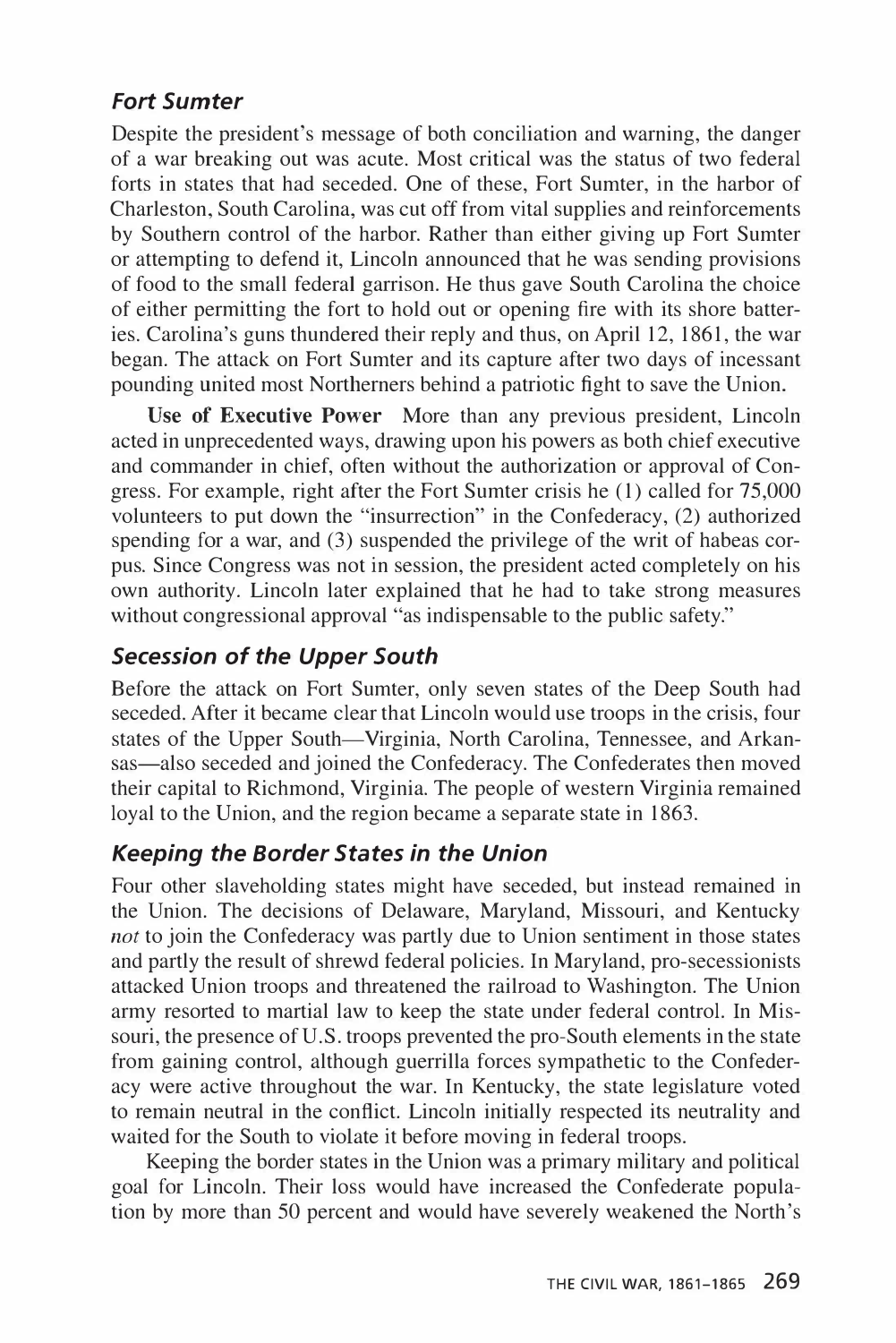strategic position for conducting the war. Partly to avoid alienating Unionists in the border states, Lincoln rejected initial calls for the emancipation of slaves.

#### *Wartime Advantages*

The Union and the Confederacy each started the war with some strengths and some weaknesses.

**Military** The Confederacy entered the war with the advantage of having to fight only a defensive war to win, while the Union had to conquer an area as large as Western Europe. The Confederates had to move troops and supplies shorter distances than the Union. It had a long, indented coastline that was difficult to blockade and, most important, experienced military leaders and high troop morale. The Union hoped that its population of 22 million against the Confederate's population of only 5.5 million free whites would work to its favor in a war of attrition. The North's population advantage was enhanced during the war by 800,000 immigrants. Emancipation also brought 180,000 African Americans into the Union army in the critical final years of the war. The Union could also count on a loyal U.S. Navy, which ultimately gave it command of the rivers and territorial waters.

**Economic** The Union dominated the nation's economy, controlling most of the banking and capital of the country, more than 85 percent of the factories, more than 70 percent of the railroads, and even 65 percent of the farmland. The skills of Northern clerks and bookkeepers proved valuable in the logistical support of large military operations. Confederates hoped that European demand for its cotton would bring recognition and financial aid. Like other rebel movements in history, the Confederates counted on outside help to be successful.

**Political** The two sides had distinct goals. The Confederates were struggling for independence while the Union was fighting to preserve the Union. However, the ideology of states' rights proved a serious liability for the new Confederate government. The irony was that in order to win the war, the Confederates needed a strong central government with strong public support. The Confederates had neither, while the Union had a well-established central government, and in Abraham Lincoln and in the Republican and Democratic parties it had experienced politicians with a strong popular base. The ultimate hope of the Confederates was that the people of the Union would tum against Lincoln and the Republicans and quit the war because it was too costly.

#### *The Confederate States of America*

The Confederate constitution was modeled after the U.S. Constitution, except that it provided a single six-year term for the president and gave the president an item veto (the power to veto only part of a bill). Its constitution denied the Confederate congress the powers to levy a protective tariff and to appropriate funds for internal improvements, but it did prohibit the foreign slave trade. President Jefferson Davis tried to increase his executive powers during the war, but Southern governors resisted attempts at centralization, some holding back troops and resources to protect their own states. At one point, Vice President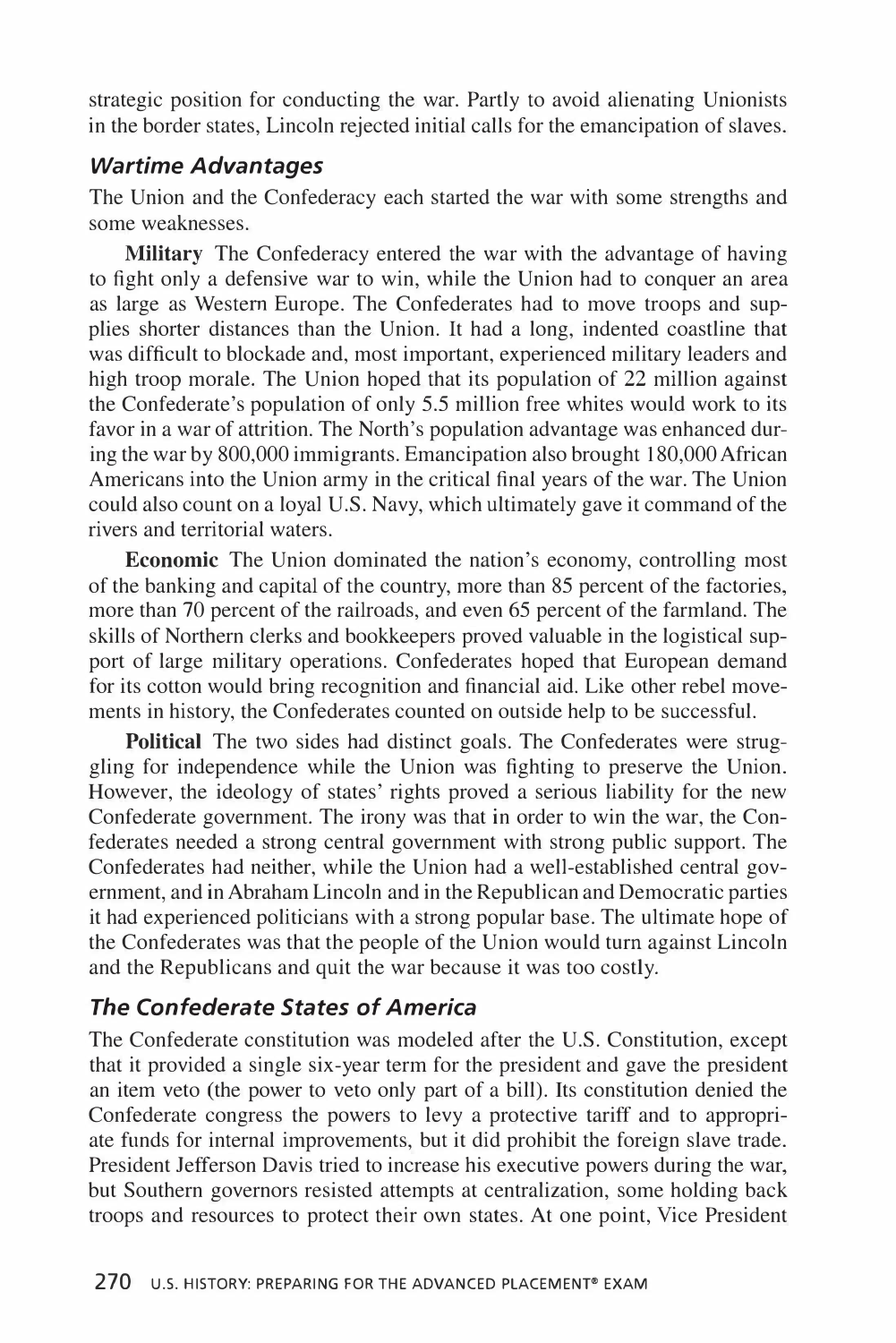Alexander H. Stephens, in defense of states' rights, even urged the secession of Georgia in response to the "despotic" actions of the Confederate government.

The Confederacy was chronically short of money. It tried loans, income taxes (including a 10 percent tax in-kind on farm produce), and even impressment of private property, but these revenues paid for only a small part of war costs. The government issued more than \$1 billion in paper money, so much that it caused severe inflation. By the end of the war, the value of a Confederate dollar was less than two cents. The Confederate congress nationalized the railroads and encouraged industrial development. The Confederacy sustained nearly 1 million troops at its peak, but a war of attrition doomed its efforts.

# **First Years of a Long War: 1861-1862**

People at first expected the war to last no more than a few weeks. Lincoln called up the first volunteers for an enlistment period of only 90 days. "On to Richmond!" was the optimistic cry, but as Americans soon learned, it would take almost four years of ferocious fighting before Union troops finally did march into the Confederate capital.

**First Battle of Bull Run** In the first major battle of the war (July 1861), 30,000 federal troops marched from Washington, D.C., to attack Confederate forces positioned near Bull Run Creek at Manassas Junction, Virginia. Just as the Union forces seemed close to victory, Confederate reinforcements under General Thomas (Stonewall) Jackson counterattacked and sent the inexperienced Union troops in disorderly and panicky flight back to Washington (together with civilian curiosity-seekers and picnickers). The battle ended the illusion of a short war and also promoted the myth that the Rebels were invincible in battle.

**Union Strategy** General-in-Chief Winfield Scott, veteran of the 1812 and Mexican wars, devised a three-part strategy for winning a long war:

- Use the U.S. Navy to blockade Southern ports (called the Anaconda Plan), cutting off essential supplies from reaching the Confederacy
- Take control of the Mississippi River, dividing the Confederacy in two
- Raise and train an army 500,000 strong to conquer Richmond

The first two parts of the strategy proved easier to achieve than the third, but ultimately all three were important in achieving Northern victory.

After the Union's defeat at Bull Run, federal armies experienced a succession of crushing defeats as they attempted various campaigns in Virginia. Each was less successful than the one before.

**Peninsula Campaign** General George B. McClellan, the new commander of the Union army in the East, insisted that his troops be given a long period of training before going into battle. Finally, after many delays that sorely tested Lincoln's patience, McClellan's army invaded Virginia in March 1862. The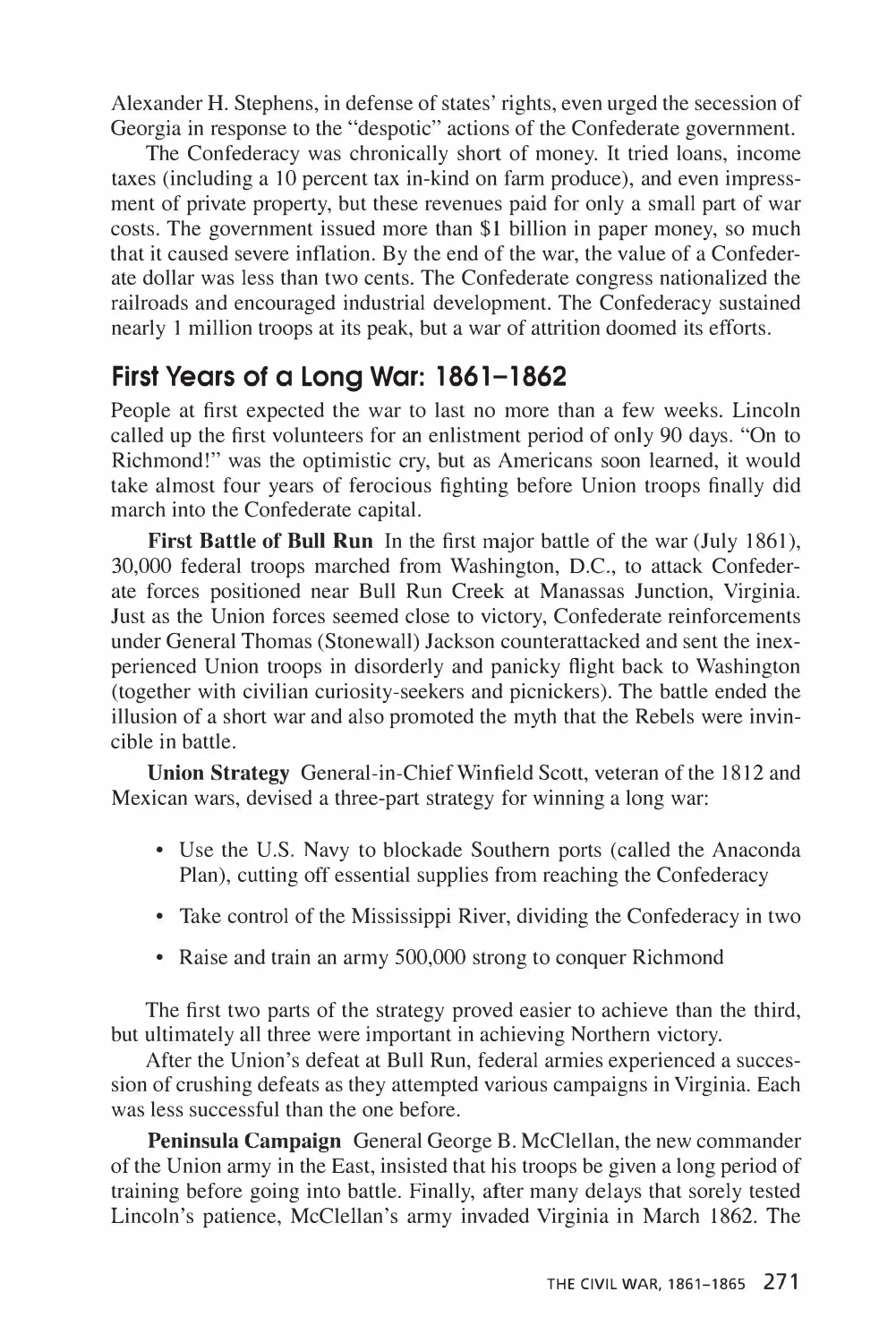Union army was stopped as a result of brilliant tactical moves by Confederate General Robert E. Lee, who emerged as the commander of the South's eastern forces. After five months, McClellan was forced to retreat and was ordered back to the Potomac, where he was replaced by General John Pope.



**Second Battle of Bull Run** Lee took advantage of the change in Union generals to strike quickly at Pope's army in Northern Virginia. He drew Pope into a trap, then struck the enemy's flank, and sent the Union army backward to Bull Run. Pope withdrew to the defenses of Washington.

**Antietam** Following up his victory at Bull Run, Lee led his army across the Potomac into enemy territory in Maryland. In doing so, he hoped that a major Confederate victory in a Union state would convince Britain to give official recognition and support to the Confederacy. By this time (September 1862), Lincoln had restored McClellan to command of the Union army. McClellan had the advantage of knowing Lee's battle plan, because a copy of it had been dropped accidentally by a Confederate officer. The Union army intercepted the invading Confederates at Antietam Creek in the Maryland town of Sharpsburg.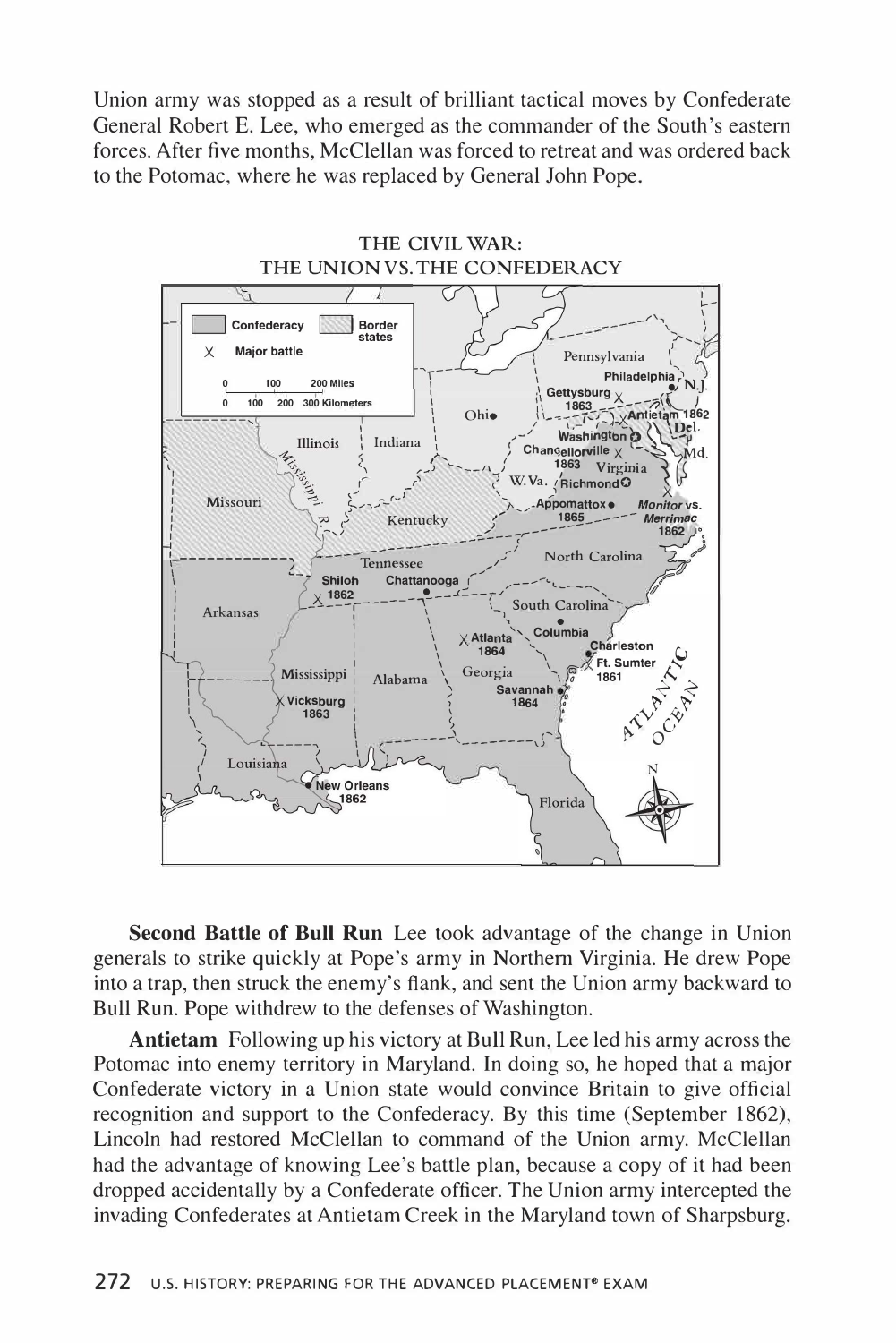Here the bloodiest single day of combat in the entire war took place, a day in which more than 22,000 soldiers were killed or wounded.

Unable to break through Union lines, Lee's army retreated to Virginia. Disappointed with McClellan for failing to pursue Lee's weakened and retreating army, Lincoln removed him for a final time as the Union commander. The president complained that his general had a "bad case of the slows." While a draw on the battlefield, Antietam proved to be a decisive battle because the Confederates failed to get what they so urgently needed—open recognition and aid from a foreign power. On the other side, Lincoln found enough encouragement in the results of Antietam to claim a Union victory. As explained later in this chapter, Lincoln used the partial triumph of Union arms to announce plans for a direct assault on the institution of slavery.

**Fredericksburg** Replacing McClellan with the more aggressive General Ambrose Burnside, Lincoln discovered that a strategy of reckless attack could have even worse consequences than McClellan's strategy of caution and inaction. In December 1862, a large Union army under Burnside attacked Lee's army at Fredericksburg, Virginia, and suffered immense losses: 12,000 dead or wounded compared to 5,000 Confederate casualties. Both Union and Confederate generals were slow to learn that improved weaponry, especially the deadly fire from enemy artillery, took the romance out of heroic charges against entrenched positions. By the end of 1862, the awful magnitude of the war was all too clear—with no prospect of military victory for either side.

The second year of war, 1862, was a disastrous one for the Union except for two engagements, one at sea and the other on the rivers of the West.

*Monitor* **vs.** *Merrimac* The Union's hopes for winning the war depended upon its ability to maximize its economic and naval advantages by an effective blockade of Confederate ports (the Anaconda plan). During McClellan's Peninsula campaign, the Union's blockade strategy was placed in jeopardy by the Confederate ironclad ship the *Merrimac* (a former Union ship, rebuilt and renamed the *Virginia)* that attacked and sunk several Union wooden ships on March 8, 1862, near Hampton Roads, Virginia. The ironclad ship seemed unstoppable. However, on March 9, the Union's own ironclad, the *Monitor,*  engaged the *Merrimac* in a five-hour duel. Although the battle ended in a draw, the *Monitor* prevented the Confederate's formidable new weapon from challenging the U.S. naval blockade. More broadly, the *Monitor* and the *Merrimac*  marked a turning point in naval warfare, with vulnerable wooden ships being replaced by far more formidable ironclad ones.

**Grant in the West** The battle of the ironclads occurred at about the same time as a far bloodier encounter in western Tennessee, a Confederate state. The Union's campaign for control of the Mississippi River was partly under the command of a West Point graduate, Ulysses S. Grant, who had joined up for the war after an unsuccessful civilian career. Striking south from Illinois in early 1862, Grant used a combination of gunboats and army maneuvers to capture Fort Henry and Fort Donelson on the Cumberland River (a branch of the Mississippi). These stunning victories, in which 14,000 Confederates were taken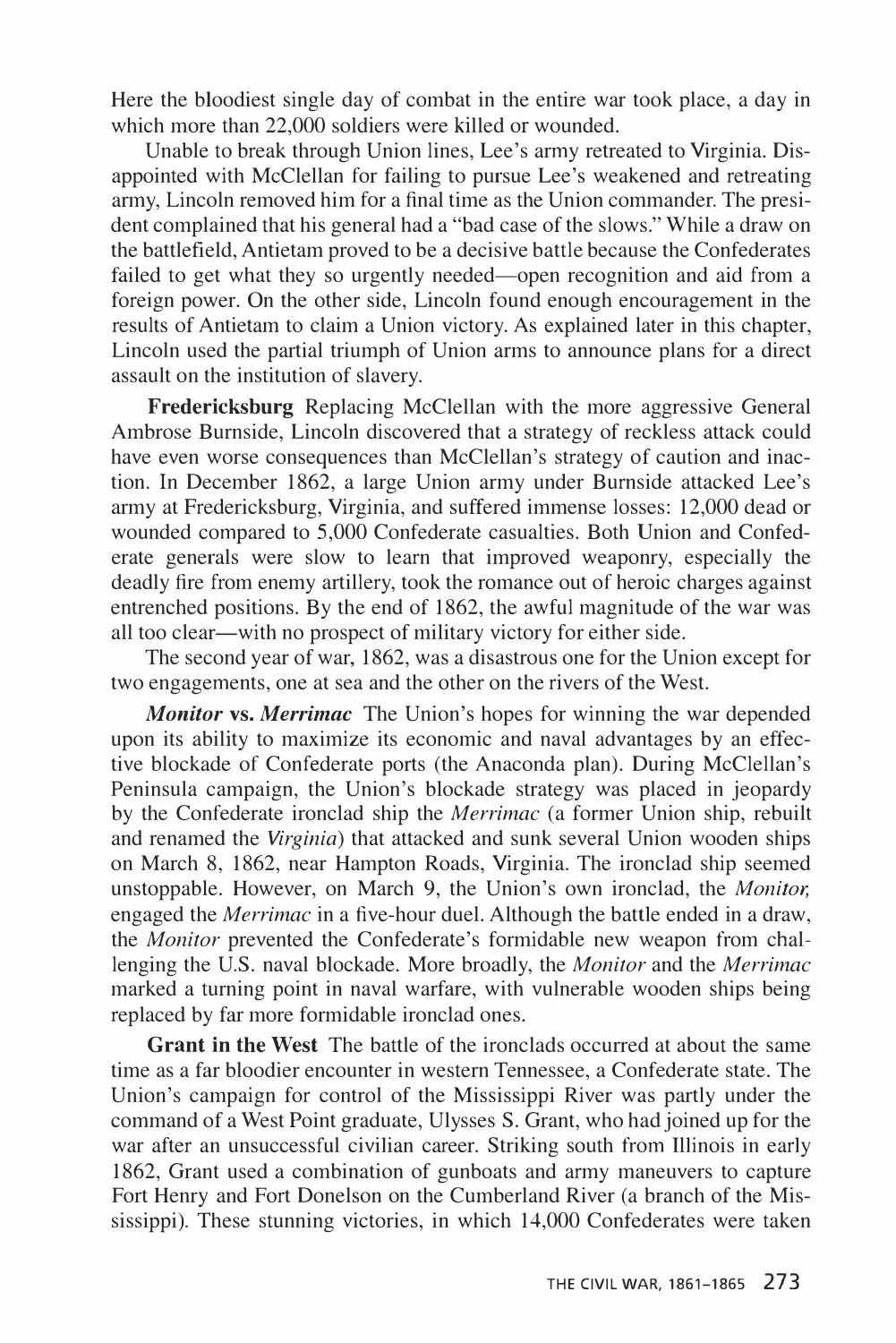prisoner, opened up the state of Mississippi to Union attack. A few weeks later, a Confederate army under Albert Johnston surprised Grant at Shiloh, Tennessee, but the Union army held its ground and finally forced the Confederates to retreat after terrible losses on both sides (more than 23,000 dead and wounded). Grant's drive down the Mississippi was complemented in April 1862 by the capture of New Orleans by the Union navy under David Farragut.

# **Foreign Affairs and Diplomacy**

The Confederate's hopes for securing independence hinged as much on its diplomats as on soldiers. Confederate leaders fully expected that cotton would indeed prove to be "king" and induce Britain or France, or both, to give direct aid to the war effort. Besides depending on cotton for their textile mills, wealthy British industrialists and members of the British aristocracy looked forward with pleasure to the breakup of the American democratic experiment. From the Union's point of view, it was critically important to prevent the Confederacy from gaining the foreign support and recognition that it desperately needed.

# *Trent Affair*

Britain came close to siding with the Confederacy in late 1861 over an incident at sea. Confederate diplomats James Mason and John Slidell were traveling to England on a British steamer, the *Trent,* on a mission to gain recognition for their government. A Union warship stopped the British ship, removed Mason and Slidell, and brought them to the United States as prisoners of war. Britain threatened war over the incident unless the two diplomats were released. Despite intense public criticism, Lincoln gave in to British demands. Mason and Slidell were duly set free, but after again sailing for Europe, they failed to obtain full recognition of the Confederacy from either Britain or France.

## *Confederate Raiders*

The Confederates were able to gain enough recognition as a belligerent to purchase warships from British shipyards. Confederate commerce-raiders did serious harm to U.S. merchant ships. One of them, the *Alabama,* captured more than 60 vessels before being sunk off the coast of France by a Union warship. After the war, Great Britain eventually agreed to pay the United States \$15.5 million for damages caused by the South's commerce-raiders.

The U.S. minister to Britain, Charles Francis Adams, prevented a potentially much more serious threat. Learning that the Confederacy had arranged to purchase Laird rams (ships with iron rams) from Britain for use against the Union's naval blockade, Adams persuaded the British government to cancel the sale rather than risk war with the United States.

## *Failure of Cotton Diplomacy*

In the end, the South's hopes for European intervention were disappointed. "King Cotton" did not have the power to dictate another nation's foreign policy, since Europe quickly found ways of obtaining cotton from other sources. By the time shortages of Southern cotton hit the British textile industry, adequate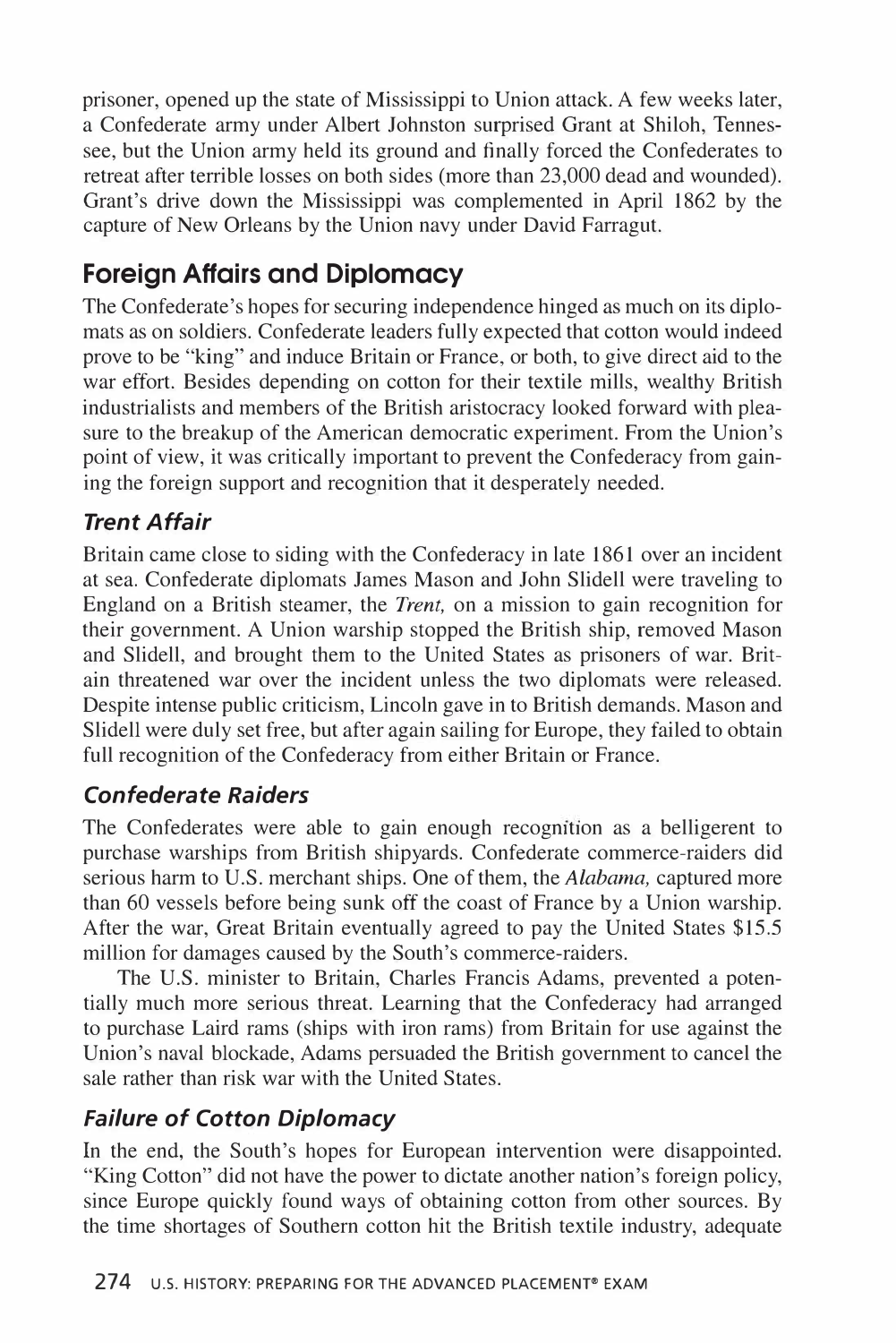shipments of cotton began arriving from Egypt and India. Also, materials other than cotton could be used for textiles, and the woolen and linen industries were not slow to take advantage of their opportunity.

Two other factors went into Britain's decision not to recognize the Confederacy. First, as mentioned, General Lee's setback at Antietam played a role; without seeing a decisive Confederate military victory, the British government would not risk recognition. Second, Lincoln's Emancipation Proclamation (January 1863) made the end of slavery an objective of the Union, a position that appealed strongly to Britain's working class. While conservative leaders of Britain were sympathetic to the Confederates, they could not defy the pro-Northern, antislavery feelings of the British majority.

# **The End of Slavery**

Even though Lincoln in the 1850s spoke out against slavery as "an unqualified evil," as president he seemed hesitant to take action against slavery as advocated by many of his Republican supporters. Lincoln's concerns included (1) keeping the support of the border states, (2) the constitutional protections of slavery, (3) the racial prejudice of many Northerners, and (4) the fear that premature action could be overturned in the next election. All these concerns made the timing and method of ending slavery fateful decisions. Enslaved individuals were freed during the Civil War as a result of military events, governmental policy, and their own actions.

## *Confiscation Acts*

Early in the war (May 1861), Union General Benjamin Butler refused to return captured slaves to their Confederate owners, arguing that they were "contraband of war." The power to seize enemy property used to wage war against the United States was the legal basis for the first Confiscation Act passed by Congress in August 1861. Soon after the passage of this act, thousands of "contrabands" were using their feet to escape slavery by finding their way into Union camps. In July 1862, Congress passed a second Confiscation Act that freed persons enslaved by anyone engaged in rebellion against the United States. The law also empowered the president to use freed slaves in the Union army in any capacity, including battle.

## *Emancipation Proclamation*

By July 1862, Lincoln had already decided to use his powers as commander in chief of the armed forces to free all enslaved persons in the states then at war with the United States. He justified his policy as a "military necessity." Lincoln delayed announcement of the policy, however, until he could win the support of conservative Northerners. At the same time, he encouraged the border states to come up with plans for emancipation, with compensation to the owners.

After the Battle of Antietam, on September 22, 1862, Lincoln issued a warning that enslaved people in all states still in rebellion on January 1, 1863, would be "then, thenceforward, and forever free." As promised, on the first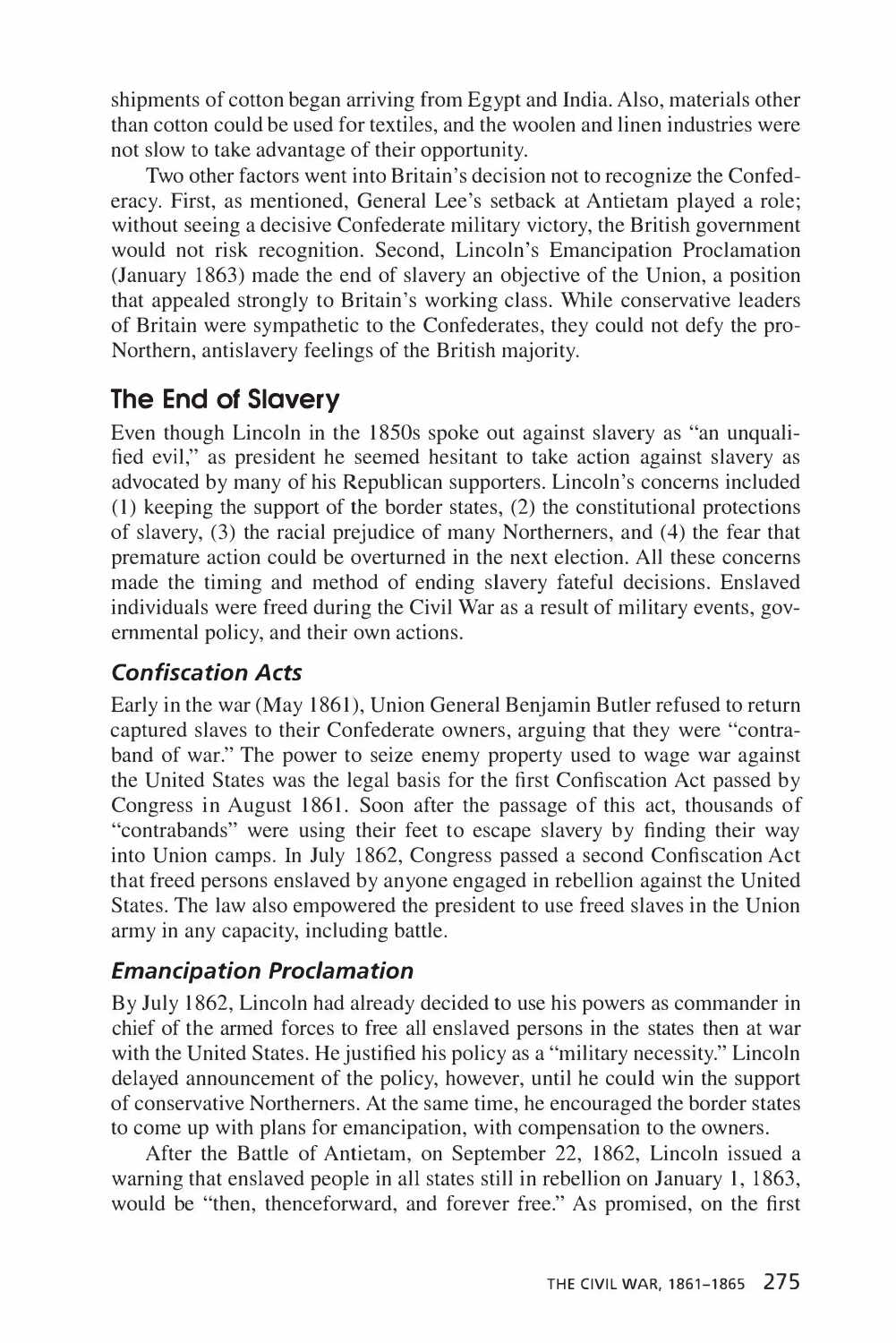day of the new year, 1863, the president issued his Emancipation Proclamation. After listing states from Arkansas to Virginia that were in rebellion, the proclamation stated:

I do order and declare that all persons held as slaves within said designated States and parts of States are, and henceforward shall be, free; and that the Executive Government of the United States, including the military and naval authorities thereof, shall recognize and maintain the freedom of said persons.

**Consequences** Since the president's proclamation applied only to enslaved people residing in Confederate states *outside* Union control, it immediately freed only about 1 percent of slaves. Slavery in the border states was allowed to continue. Even so, the proclamation was of major importance because it enlarged the purpose of the war. For the first time, Union armies were fighting against slavery, not merely against secession. The proclamation added weight to the Confiscation acts, increasing the number of slaves who sought freedom by fleeing to Union lines. Thus, with each advance of Northern troops into the South, abolition advanced as well. As an added blow to the Confederacy, the proclamation also authorized the use of freed slaves as Union soldiers. Suddenly, the Union army had thousands of dedicated new recruits.

#### *Thirteenth Amendment*

Standing in the way of full emancipation were phrases in the U.S. Constitution that had long legitimized slavery. To free all enslaved people in the border states, the country needed to ratify a constitutional amendment. Even the abolitionists gave Lincoln credit for playing an active role in the political struggle to secure enough votes in Congress to pass the 13th Amendment. By December 1865 (months after Lincoln's death), this amendment abolishing slavery was ratified by the required number of states. The language of the amendment could not be simpler or clearer:

Neither slavery nor involuntary servitude, except as a punishment for crime whereof the party shall have been duly convicted, shall exist within the United States, or any place subject to their jurisdiction.

#### *Freedmen in the War*

After the Emancipation Proclamation (January 1863), hundreds of thousands of Southern blacks—approximately one-quarter of the slave population—walked away from slavery to seek the protection of the approaching Union armies. Almost 200,000 African Americans, most of whom were newly freed slaves, served in the Union army and navy. Segregated into all-black units, such as the Massachusetts 54th Regiment, black troops performed courageously under fire and won the respect of Union white soldiers. More than 37,000 African American soldiers died in what became known as the Army of Freedom.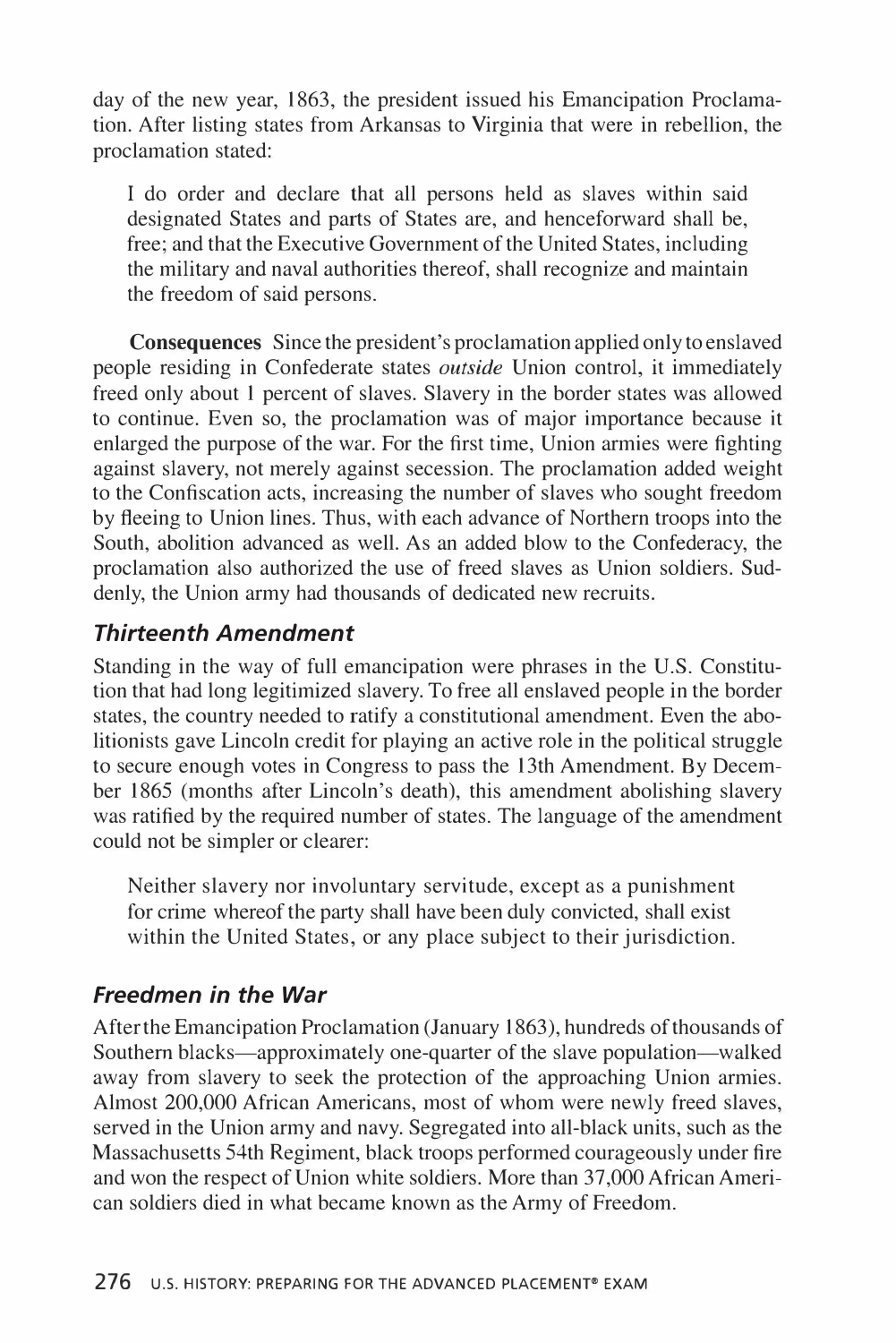# **The Union Triumphs, 1863-1865**

By early 1863, the fortunes of war were turning against the Confederates. Although General Lee started the year with another major victory at Chancellorsville, Virginia, the Confederate economy was in desperate shape, as planters and farmers lost control of their slave labor force, and an increasing number of poorly provisioned soldiers were deserting from the Confederate army.

#### *Turning Point*

The decisive turning point in the war came in the first week of July when the Confederacy suffered two crushing defeats in the West and the East.

**Vicksburg** In the West, by the spring of 1863, Union forces controlled New Orleans as well as most of the Mississippi River and surrounding valley. Thus, the Union objective of securing complete control of the Mississippi River was close to an accomplished fact when General Grant began his siege of the heavily fortified city of Vicksburg, Mississippi. Union artillery bombarded Vicksburg for seven weeks before the Confederates finally surrendered the city (and nearly 29,000 soldiers) on July 4. Federal warships now controlled the full length of the Mississippi and cut off Texas, Louisiana, and Arkansas from the rest of the Confederacy.

**Gettysburg** Meanwhile, in the East, Lee again took the offensive by leading an army into enemy territory: the Union states of Maryland and Pennsylvania. If he could either destroy the Union army or capture a major Northern city, Lee hoped to force the Union to call for peace-or at least to gain foreign intervention on behalf of the Confederacy. On July 1, 1863, the invading Confederate army surprised Union units at Gettysburg in southern Pennsylvania. What followed was the most crucial battle of the war and the bloodiest, with more than 50,000 casualties. Lee's assault on Union lines on the second and third days, including a famous but unsuccessful charge led by George Pickett, proved futile, and destroyed a key part of the Confederate army. What was left of Lee's forces retreated to Virginia, never to regain the offensive.

## *Grant in Command*

Lincoln finally found a general who could fight and win. In early 1864, he brought Grant east to Virginia and made him commander of all the Union armies. Grant settled on a strategy of war by attrition. He aimed to wear down the Confederate's armies and systematically destroy their vital lines of supply. Fighting doggedly for months, Grant's Army of the Potomac suffered heavier casualties than Lee's forces in the battles of the Wilderness, Spotsylvania, and Cold Harbor. But by never letting up, Grant succeeded in reducing Lee's army in each battle and forcing it into a defensive line around Richmond. In this final stage of the Civil War, the fighting foreshadowed the trench warfare that would later characterize World War I. No longer was this a war "between gentlemen" but a modern "total" war against civilians as well as soldiers.

**Sherman's March** The chief instrument of Grant's aggressive tactics for subduing the South was a hardened veteran, General William Tecumseh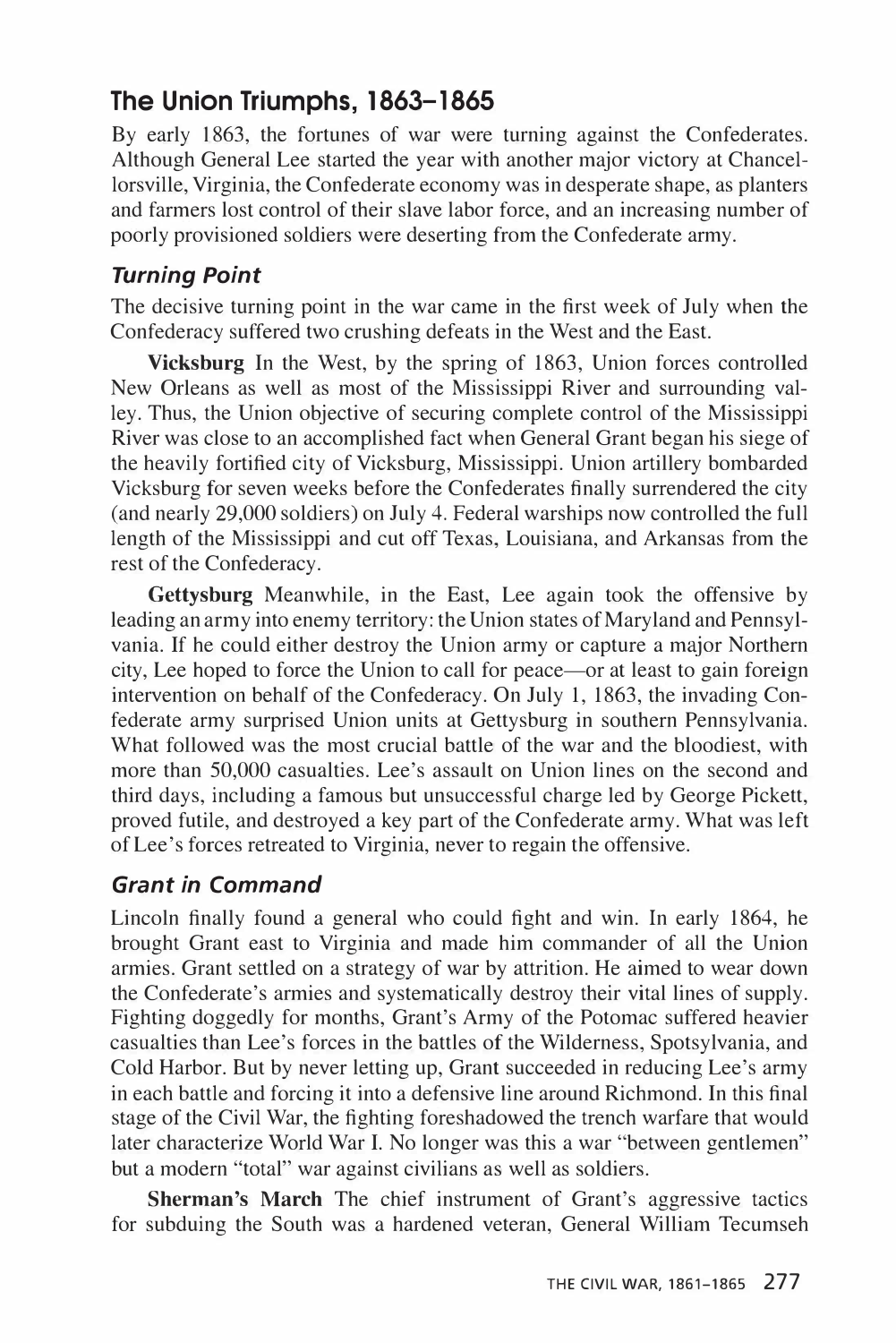Sherman. Leading a force of 100,000 men, Sherman set out from Chattanooga, Tennessee, on a campaign of deliberate destruction that went clear across the state of Georgia and then swept north into South Carolina. Sherman was a pioneer of the tactics of total war. Marching relentlessly through Georgia, his troops destroyed everything in their path, burning cotton fields, barns, and houses—everything the enemy might use to survive. Sherman took Atlanta in September 1864 in time to help Lincoln's prospects for reelection. He marched into Savannah in December and completed his campaign in February 1865 by setting fire to Columbia, the capital of South Carolina and cradle of secession.

Sherman's march had its intended effects: helping to break the spirit of the Confederacy and destroying its will to fight on.

**The Election of 1864** The Democrats' nominee for president was the popular General George McClellan, whose platform calling for peace had wide appeal among millions of war-weary voters. The Republicans renamed their party the Unionist party as a way of attracting the votes of "War Democrats" (those who disagreed with the Democratic platform). A brief "ditch-Lincoln" movement fizzled out, and the Republican (Unionist) convention again chose Lincoln as its presidential candidate and a loyal War Democrat from Tennessee, Senator Andrew Johnson, as his running mate. The Lincoln-Johnson ticket won 212 electoral votes to the Democrats' 21. The popular vote, however, was much closer, for McClellan took 45 percent of the total votes cast.

#### *The End of the War*

The effects of the Union blockade, combined with Sherman's march of destruction, spread hunger through much of the South in the winter of 1864-1865. On the battlefront in Virginia, Grant continued to outflank Lee's lines until they collapsed around Petersburg, resulting in the fall of Richmond on April 3, 1865. Everyone knew that the end was near.

**Surrender at Appomattox** The Confederate government tried to negotiate for peace, but Lincoln would accept nothing short of restoration of the Union, and Jefferson Davis still demanded nothing less than independence. Lee retreated from Richmond with an army of less than 30,000 men. He tried to escape to the mountains, only to be cut off and forced to surrender to Grant at Appomattox Court House on April 9, 1865. The Union general treated his longtime enemy with respect and allowed Lee's men to return to their homes with their horses.

**Assassination of Lincoln** Only a month before Lee's surrender, Lincoln delivered one of his greatest speeches—the second inaugural address. He urged that the defeated South be treated benevolently, "with malice toward none; with charity for all."

On April 14, John Wilkes Booth, an embittered actor and Confederate sympathizer, shot and killed the president while he was attending a performance in Ford's Theater in Washington. On the same night, a co-conspirator attacked but only wounded Secretary of State William Seward. These shocking events aroused the fury of Northerners at the very time that the Confederates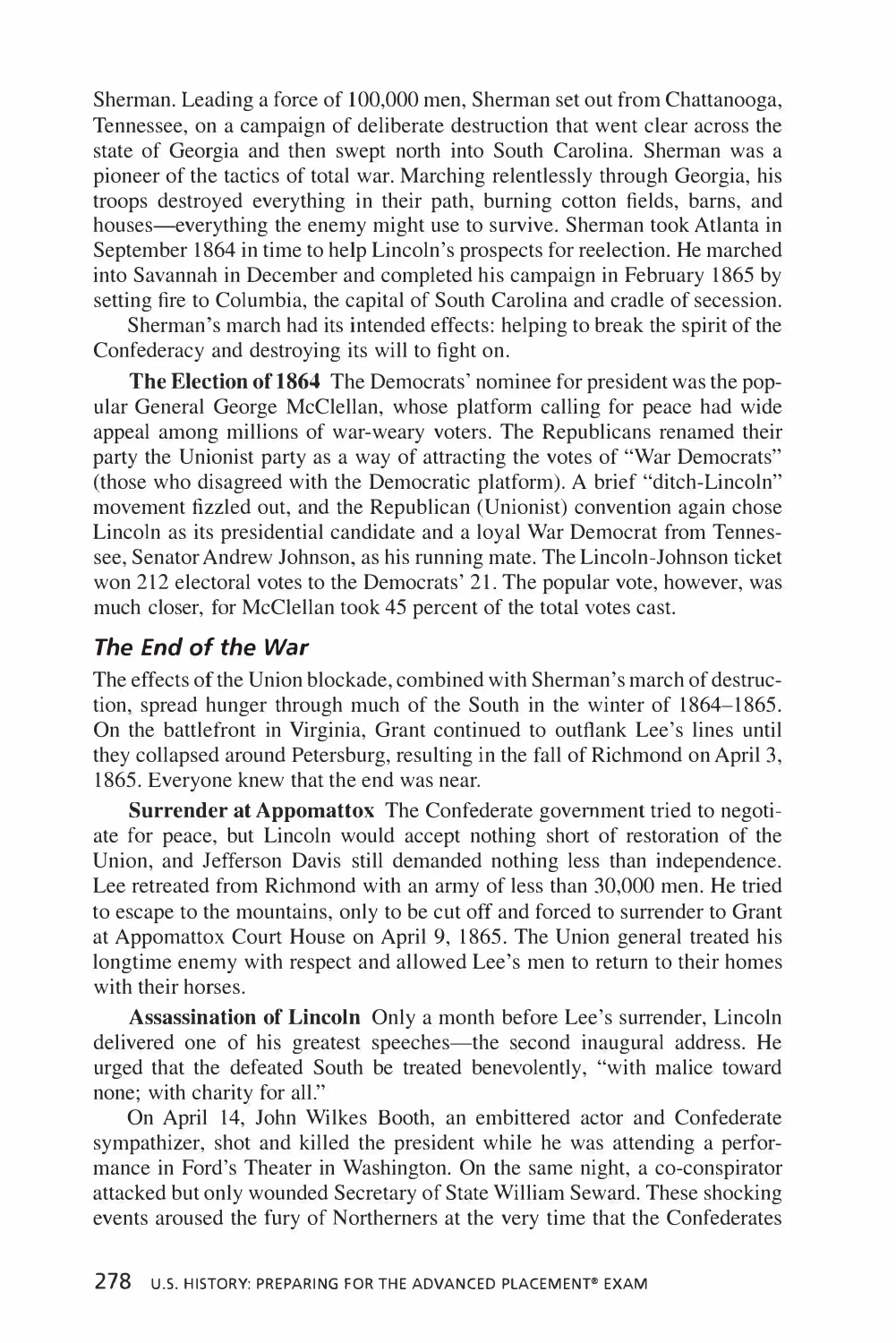most needed a sympathetic hearing. The loss of Lincoln's leadership was widely mourned, but the extent of the loss was not fully appreciated until the two sections of a reunited country had to cope with the overwhelming problems of postwar Reconstruction.

# **Effects of the War on Civilian Life**

Both during the war and in the years that followed, American society underwent deep and sometimes wrenching changes.

## *Political Change*

The electoral process continued during the war with surprisingly few restrictions. Secession of the Southern states had created Republican majorities in both houses of Congress. Within Republican ranks, however, there were sharp differences between the radical faction (those who championed the cause of immediate abolition of slavery) and the moderate faction (Free-Soilers who were chiefly concerned about economic opportunities for whites). Most Democrats supported the war but criticized Lincoln's conduct of it. Peace Democrats and Copperheads opposed the war and wanted a negotiated peace. The most notorious Copperhead, Congressman Clement L. Vallandigham of Ohio, was briefly banished from the United States to the Confederacy for his "treasonable," pro-Confederacy speeches against the war. He then went to Canada.

**Civil Liberties** Like many leaders in wartime governments, Lincoln focused more on prosecuting the war than with protecting citizens' constitutional rights. Early in the war, Lincoln suspended the writ of habeas corpus in Maryland and other states with strong pro-Confederate sentiment. Suspension of this constitutional right meant that persons could be arrested without being informed of the charges against them. During the war, an estimated 13,000 people were arrested on suspicion of aiding the enemy. Without a right to habeas corpus, many of them were held without trial.

Democrats charged that Lincoln acted no better than a tyrant. However, most historians have been less critical. Especially in the border states, people had difficulty distinguishing between combatants and noncombatants. Moreover, the Constitution does state that the writ of habeas corpus "shall not be suspended, unless when in cases of rebellion or invasion the public safety may require it." After the war, in the case of *Ex Parte Milligan* (1866), the Supreme Court ruled that the government had acted improperly in Indiana where, during the war, certain civilians had been subject to a military trial. The Court declared that such procedures could be used only when regular civilian courts were unavailable.

**The Draft** When the war begin in 1861, those who fought were volunteers. However, as the need for replacements became acute, both the Union and the Confederacy resorted to laws for conscripting, or drafting, men into service. The Union's first Conscription Act, adopted in March 1863, made all men between the ages of 20 and 45 liable for military service but allowed a draftee to avoid service by either finding a substitute to serve or paying a \$300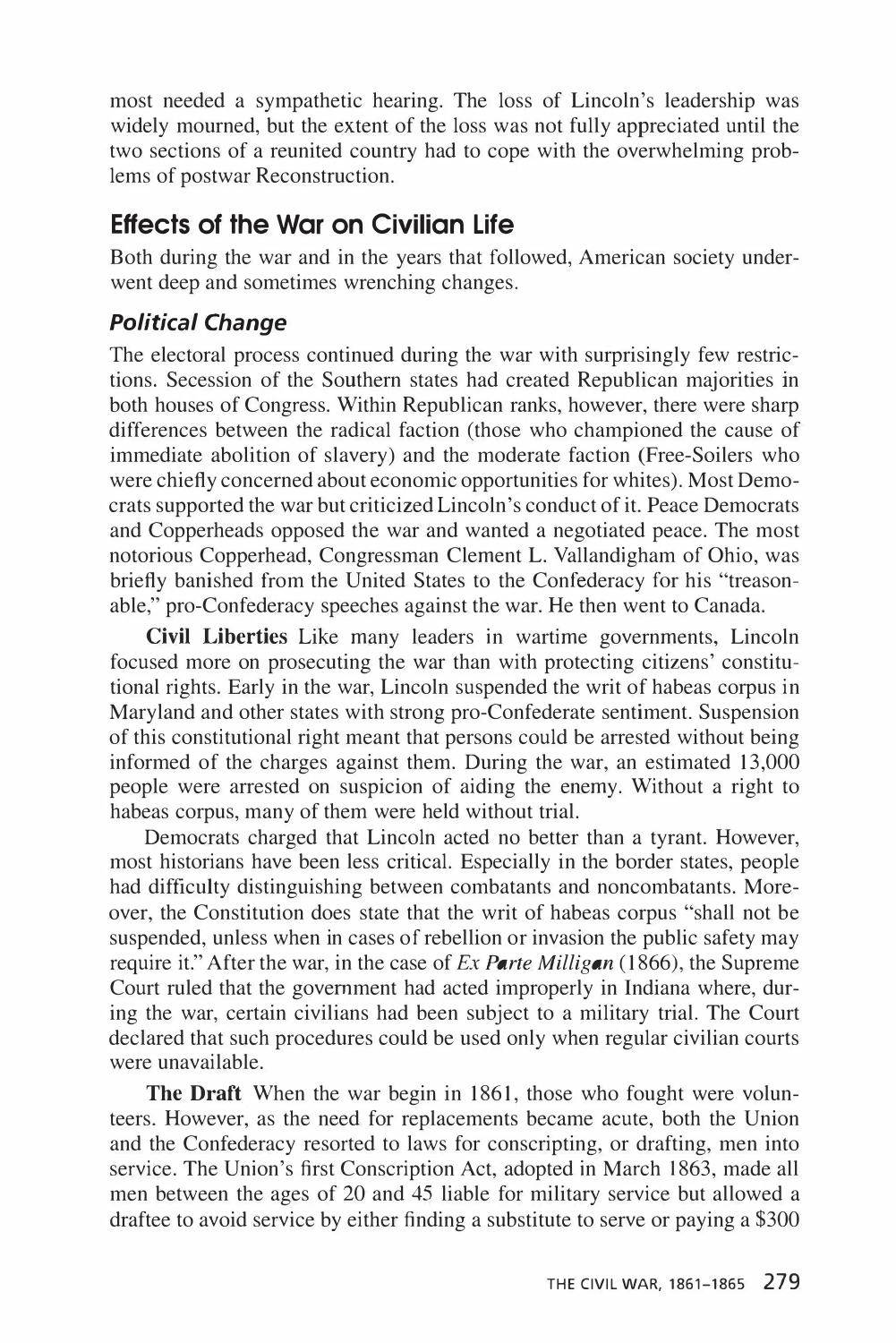exemption fee. The law provoked fierce opposition among poorer laborers, who feared that—if and when they returned to civilian life—their jobs would be taken by freed African Americans. In July 1863, riots against the draft erupted in New York City, in which a mostly Irish American mob attacked blacks and wealthy whites. Some 117 people were killed before federal troops and a temporary suspension of the draft restored order.

**Political Dominance of the North** The suspension of habeas corpus and the operation of the draft were only temporary. Far more important were the long-term effects of the war on the balance of power between two sectional rivals, the North and the South. With the military triumph of the Union came a new definition of the nature of the federal union. Old arguments for nullification and secession ceased to be issues. After the Civil War, the supremacy of the federal government over the states was accepted as an established fact.

Furthermore, the abolition of slavery—in addition to its importance to freed African Americans-gave new meaning and legitimacy to the concept of American democracy. In his famous Gettysburg Address of November 19, 1863, Lincoln rallied Americans to the idea that their nation was "dedicated to the proposition that all men are created equal." Lincoln was probably alluding to the Emancipation Proclamation when he spoke of the war bringing "a new birth of freedom." His words—and even more, the abolition of slavery advanced the cause of democratic government in the United States and inspired champions of democracy around the world.

#### *Economic Change*

The costs of the war in both money and men were staggering and called for extraordinary measures by both the Union and Confederate legislatures.

**Financing the War** The Union financed the war chiefly by borrowing \$2.6 billion, obtained through the sale of government bonds. Even this amount was not enough, so Congress raised tariffs (Morrill Tariff of 1861), added excise taxes, and instituted the first income tax. The U.S. Treasury also issued more than \$430 million in a paper currency known as Greenbacks. This paper money could not be redeemed in gold, which contributed to creeping inflation. Prices in the North rose by about 80 percent during the war. To manage the added revenue moving in and out of the Treasury, Congress created a national banking system in 1863. This was the first unified banking network since Andrew Jackson vetoed the recharter of the Bank of the United States in the 1830s.

**Modernizing Northern Society** The war's impact on the Northern economy was dramatic. Economic historians differ on the question of whether, in the short run, the war promoted or retarded the growth of the Northern economy. On the negative side, workers' wages did not keep pace with inflation. On the other hand, there is little doubt that many aspects of a modern industrial economy were accelerated by the war. Because the war placed a premium on mass production and complex organization, it sped up the consolidation of the North's manufacturing businesses. War profiteers took advantage of the government's urgent needs for military supplies to sell shoddy goods at high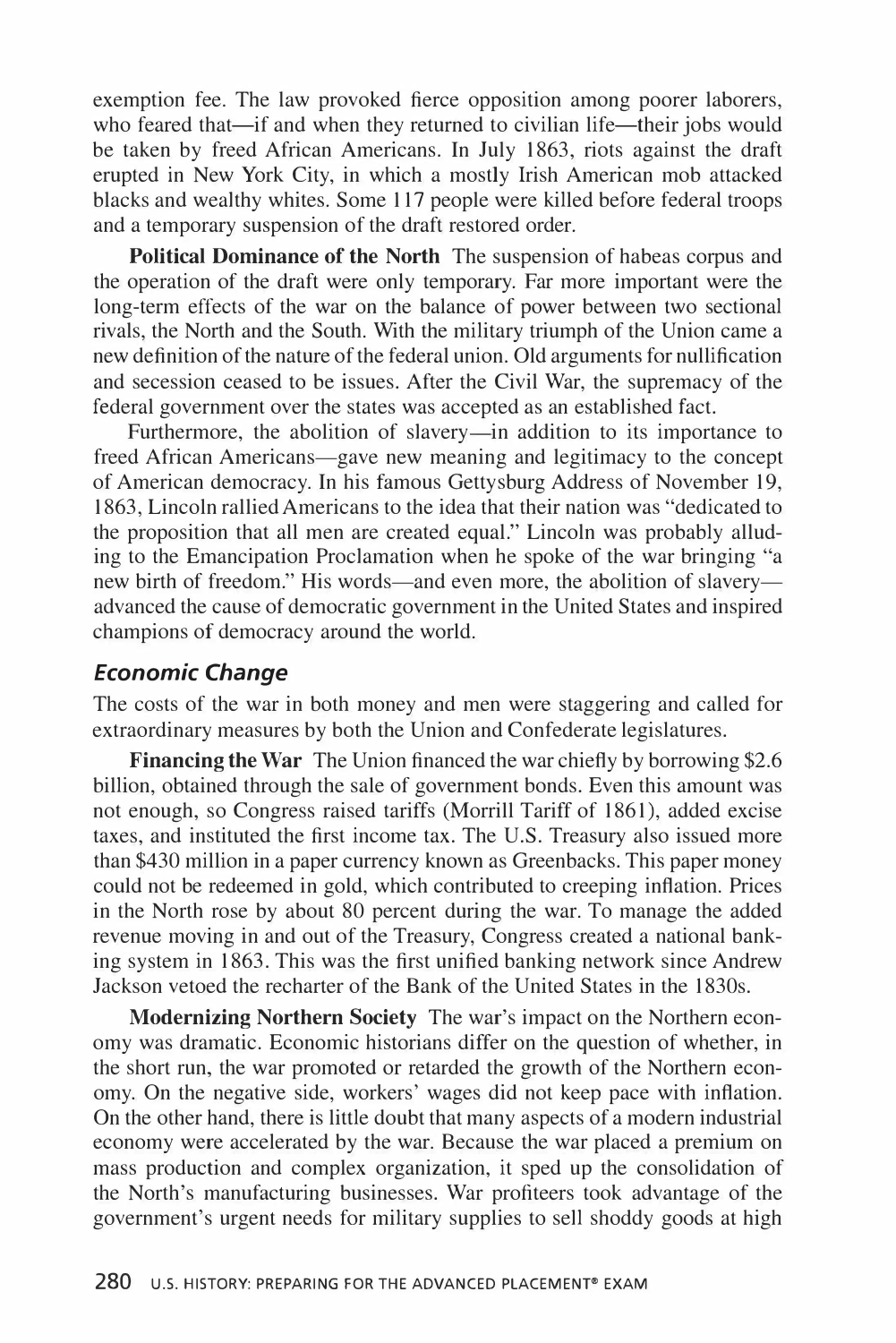prices-a problem that decreased after the federal government took control of the contract process away from the states. Fortunes made during the war produced a concentration of capital in the hands of a new class of millionaires, who would finance the North's industrialization in the postwar years.

| <b>Civilians Employed by the Federal Government</b> |                    |                |              |              |
|-----------------------------------------------------|--------------------|----------------|--------------|--------------|
| Year                                                | <b>Post Office</b> | <b>Defense</b> | <b>Other</b> | <b>Total</b> |
| 1841                                                | 14,290             | 598            | 3,150        | 18,038       |
| 1851                                                | 21,391             | 403            | 4,480        | 26,274       |
| 1861                                                | 30,269             | 946            | 5,457        | 36,672       |
| 1871                                                | 36,696             | 1,183          | 13,741       | 51,020       |
| 1881                                                | 56,421             | 16,297         | 27,302       | 100,020      |

**Source:** U.S. Bureau of the Census. *Historical Statistics of the United States, Colonial Times to 1970* 

Republican politics also played a major role in stimulating the economic growth of the North and the West. Taking advantage of their wartime majority in Congress, the Republicans passed an ambitious economic program that included not only a national banking system, but also the following:

- The *Morrill Tariff Act* (1861) raised tariff rates to increase revenue and protect American manufacturers. Its passage initiated a Republican program of high protective tariffs to help industrialists.
- The *Homestead Act* (1862) promoted settlement of the Great Plains by offering parcels of 160 acres of public land free to any person or family that farmed that land for at least five years.
- The *Morrill Land Grant Act* (1862) encouraged states to use the sale of federal land grants to maintain agricultural and technical colleges.
- The *Pacific Railway Act* (1862) authorized the building of a transcontinental railroad over a northern route in order to link the economies of California and the western territories with the eastern states.

## *Social Change*

Although every part of American society away from the battlefield was touched by the war, those most directly affected were women, whose labors became more burdensome, and African Americans, who won emancipation.

**Women at Work** The absence of millions of men from their normal occupations in fields and factories added to the responsibilities of women in all regions. They stepped into the labor vacuum created by the war, operating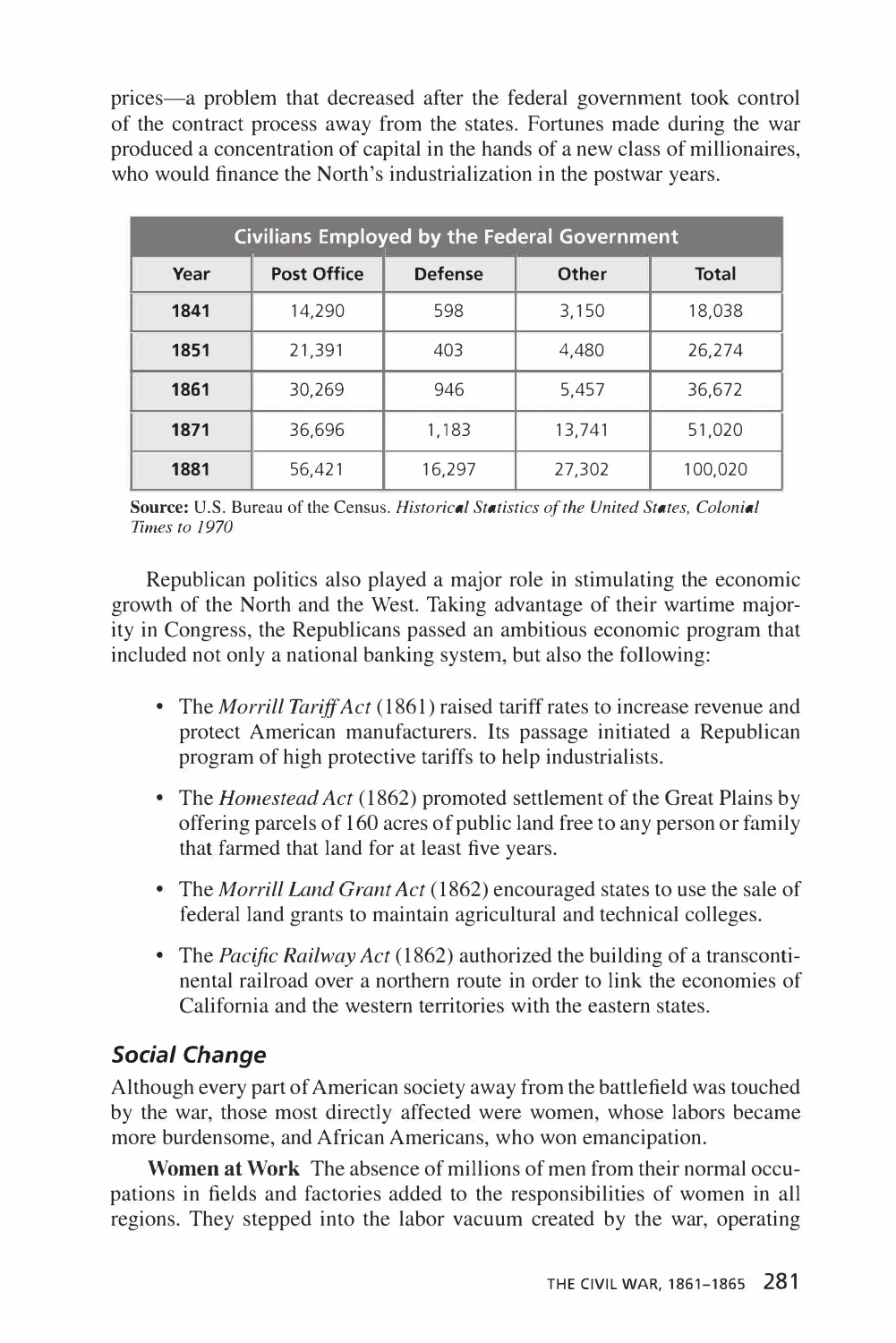farms and plantations and taking factory jobs customarily held by men. In addition, women played a critical role as military nurses and as volunteers in soldiers' aid societies. When the war ended and the war veterans returned home, most urban women vacated their jobs in government and industry, while rural women gladly accepted male assistance on the farm. Of course, for the women whose men never returned—or returned disabled—the economic struggle continued for a lifetime.

The Civil War had at least two permanent effects on American women. First, the field of nursing was now open to women for the first time; previously, hospitals employed only men as doctors and nurses. Second, the enormous responsibilities undertaken by women during the war gave impetus to the movement to obtain equal voting rights for women. (The suffragists' goal would not be achieved until women's efforts in another war—World War I finally convinced enough male conservatives to adopt the 19th Amendment.)

**End of Slavery** Both in the short run and the long run, the group in American society whose lives were most profoundly changed by the Civil War were those African Americans who had been born into slavery. After the adoption of the 13th Amendment in 1865, 4 million people (3.5 million in the Confederate states and 500,000 in the border states) were "freed men" and "freed women." For these people and their descendants, economic hardship and political oppression would continue for generations. Even so, the end of slavery represented a momentous step. Suddenly, slaves with no rights were protected by the U.S. Constitution, with open-ended possibilities of freedom.

While four years of nearly total war, the tragic human loss of 750,000 lives, and an estimated \$15 billion in war costs and property losses had enormous effects on the nation, far greater changes were set in motion. The Civil War destroyed slavery and devastated the Southern economy, and it also acted as a catalyst to transform America into a complex modern industrial society of capital, technology, national organizations, and large corporations. During the war, the Republicans were able to enact the pro-business Whig program that was designed to stimulate the industrial and commercial growth of the United States. The characteristics of American democracy and its capitalist economy were strengthened by this Second American Revolution.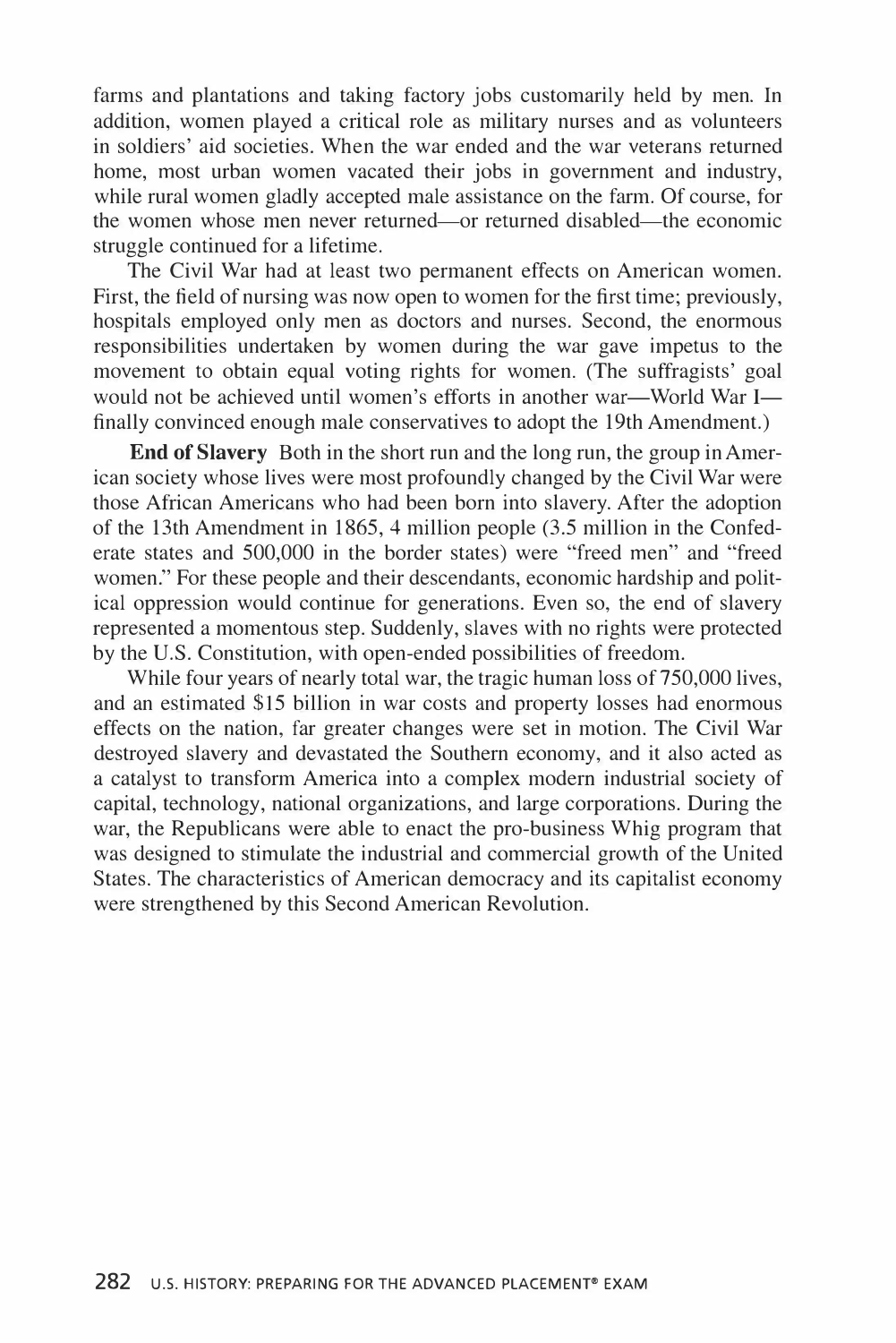#### **HISTORICAL PERSPECTIVES: WHY DID THE UNION WIN?**

The Union's victory in the Civil War was by no means inevitable. Why did the Union win and the Confederates lose? To be sure, the Union had the advantage of a larger population and superior wealth, industry, and transportation. On the other hand, the Confederacy's advantages were also formidable. The Confederacy needed merely to fight to a stalemate and hold out long enough to secure foreign recognition or intervention. The Union faced the more daunting challenge of having to conquer an area comparable in size to Western Europe.

Some historians blame the Confederacy's defeat on the overly aggressive military strategy of its generals. For example, Lee's two invasions of the North leading to Antietam and Gettysburg resulted in a much higher loss of his own men, in percentage terms, than of his opponent's forces. If the Confederates had used more defensive and cautious tactics, they might have secured a military stalemate-and political victory (independence).

Other historians blame the Confederacy's loss on its political leadership. They argue that, compared to the Lincoln administration, Jefferson Davis and his cabinet were ineffective. Another weakness was the lack of a strong political party system in the Confederacy. Without a strong party, Davis had trouble developing a base of popular support. Confederates' traditional emphasis on states' rights also worked against a unified war effort. Governors of Confederate states would withhold troops rather than yield to the central government's urgent requests for cooperation. Vital supplies were also held back in state warehouses, where they remained until war's end.

Historian Henry S. Commager argued that slavery may have been responsible for the Confederates' defeat. For one thing, slavery played a role in deterring European powers from intervening in support of the Confederacy and its backward institution. Beyond this, Commager also believed that slavery undermined the region's ability to adapt to new challenges. It fostered an intolerant society, which lacked the "habit of independent inquiry and criticism." Thus, according to Commager, the failure of the Confederacy was not a "failure of resolution or courage or will but of intelligence and morality." If so, then the Confederacy's attachment to an outdated institution-slavery-was what ultimately meant the difference between victory and defeat.